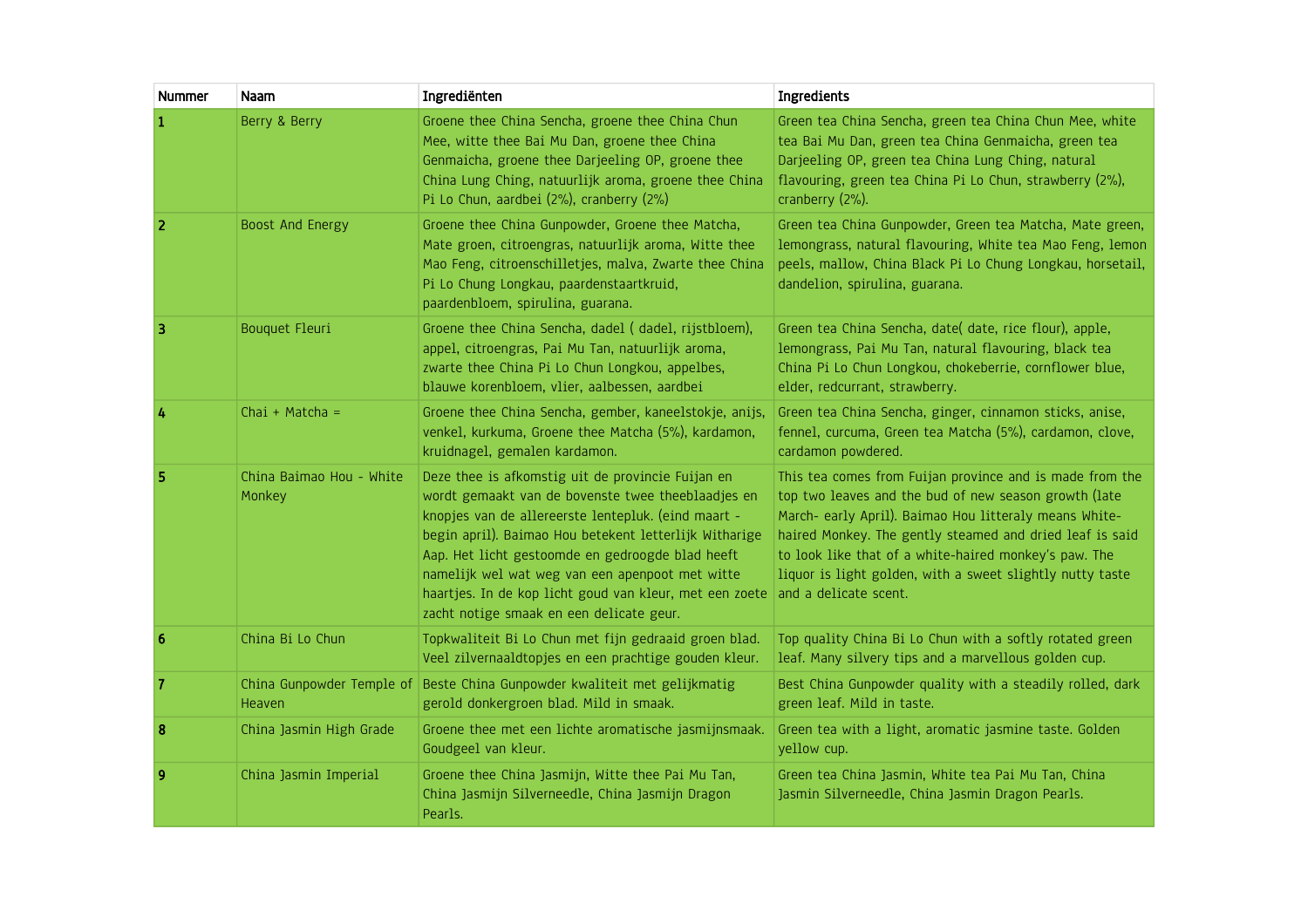| 10            | China Lung Ching          | Excellente groene thee Lung Ching afkomstig uit de<br>provincie Zhejiang. Geperst en lang blad. Met een licht                                                                                                                                                                                    | Excellent green tea Lung Ching from the province of<br>Zhejiang. A pressed and longly stretched leaf. Very                                                                                                                                         |
|---------------|---------------------------|--------------------------------------------------------------------------------------------------------------------------------------------------------------------------------------------------------------------------------------------------------------------------------------------------|----------------------------------------------------------------------------------------------------------------------------------------------------------------------------------------------------------------------------------------------------|
|               |                           | bittertje en zeer aangenaam aroma.                                                                                                                                                                                                                                                               | aromatic with a slightly harsh flavour.                                                                                                                                                                                                            |
| 11            | China Wu Lu - Misty Green | Een teer en fijn gedraaid blad, afkomstig uit de<br>provincie Zhejiang. Zacht van smaak met een<br>verrassend lange afdronk. Kan twee keer worden<br>opgeschonken.                                                                                                                               | A tender and thinly twisted leaf from the province of<br>Zhejiang. The cup is soft and has a surprisingly long<br>lasting aftertaste. Two infusions.                                                                                               |
| <sup>12</sup> | Earl Grey Green           | Groene thee China Sencha, bergamot natuurlijk aroma.                                                                                                                                                                                                                                             | Green tea China Sencha, bergamot natural flavouring.                                                                                                                                                                                               |
| 13            | From Leiden with Love     | Groene thee China Sencha, Pai Mu Tan, naturally aroma,<br>China White Monkey, framboos, malva.                                                                                                                                                                                                   | Green tea China Sencha, Pai Mu Tan, natural flavouring,<br>China White Monkey, raspberry, mallow.                                                                                                                                                  |
| 14            | It's cold outside         | Groene thee China Sencha, appel, kaneelstokje,<br>sinaasappelschilletjes, natuurlijk aroma, rozenblaadjes,<br>bourbon vanille                                                                                                                                                                    | Green tea China Sencha, aple, cinnamon sticks, orange<br>peels, natural flavouring, rose petals, bourbon vanilla.                                                                                                                                  |
| 15            | Japan Bancha              | Premium pluk van de eerste scheuten na het first flush<br>seizoen. Weelderig groen en mooigevormd blad met<br>een subliem aroma.                                                                                                                                                                 | Premium plucking from the first shoots after the first<br>flush season. Lush green and well shaped leaf with<br>sublime aroma.                                                                                                                     |
| <b>16</b>     | Japan Genmaicha Yukihime  | Zeer verfijnde Sencha in een combinatie met<br>geroosterde en gepofte rijst. Mild en tegelijkertijd vol<br>van smaak.                                                                                                                                                                            | Finest Sencha paired with roasted and popped rice. Mild<br>and at the same time full-bodied in taste.                                                                                                                                              |
| 17            | Japan Gyokuro Miyazaki    | Deze thee groeit de laatste drie weken voor de pluk in<br>de schaduw. De aanmaak van het aminozuur theanine<br>neemt hierdoor toe en de thee krijgt een licht zoete<br>smaak. De theeblaadjes zijn op een traditionele wijze<br>met de hand verwerkt. Het resutaat in de kop is zeer<br>elegant. | This tea is shaded during three weeks before being<br>harvested. This causes the amino acid theanine to<br>increase, which yields a sweet flavour. It is shaped by<br>hand according to a traditional method. It produces a<br>highly elegant cup. |
| <b>18</b>     | Japan Hojicha Kagoshima   | Zacht geroosterde Bancha-thee van premium kwaliteit<br>afkomstig uit het hart van Kagoshima. Bevat weinig<br>theïne, dus een ideale thee voor in de avond. Kan<br>zowel warm als koud worden gedronken.                                                                                          | Gently roasted Bancha leaves of premium quality from the<br>heart of Kagoshima. Contains little theine, so very<br>suitable as an evening tea. Can be enjoyed both hot and<br>cold.                                                                |
| 19            |                           | Japan Kabusecha Kagoshima Schaduwthee: de laatste twee weken voor de pluk zijn<br>de theebladeren afgedekt tegen de zon. Hierdoor heeft<br>de thee een hoog gehalte aan bladgroen en een accent<br>van nootachtige aroma's. Een thee die er zijn mag.                                            | Shadow-tea: densly shadowed grown leaf with a high<br>chlorophyll content and an emphasis on nutty flavours. A<br>tea with great potential.                                                                                                        |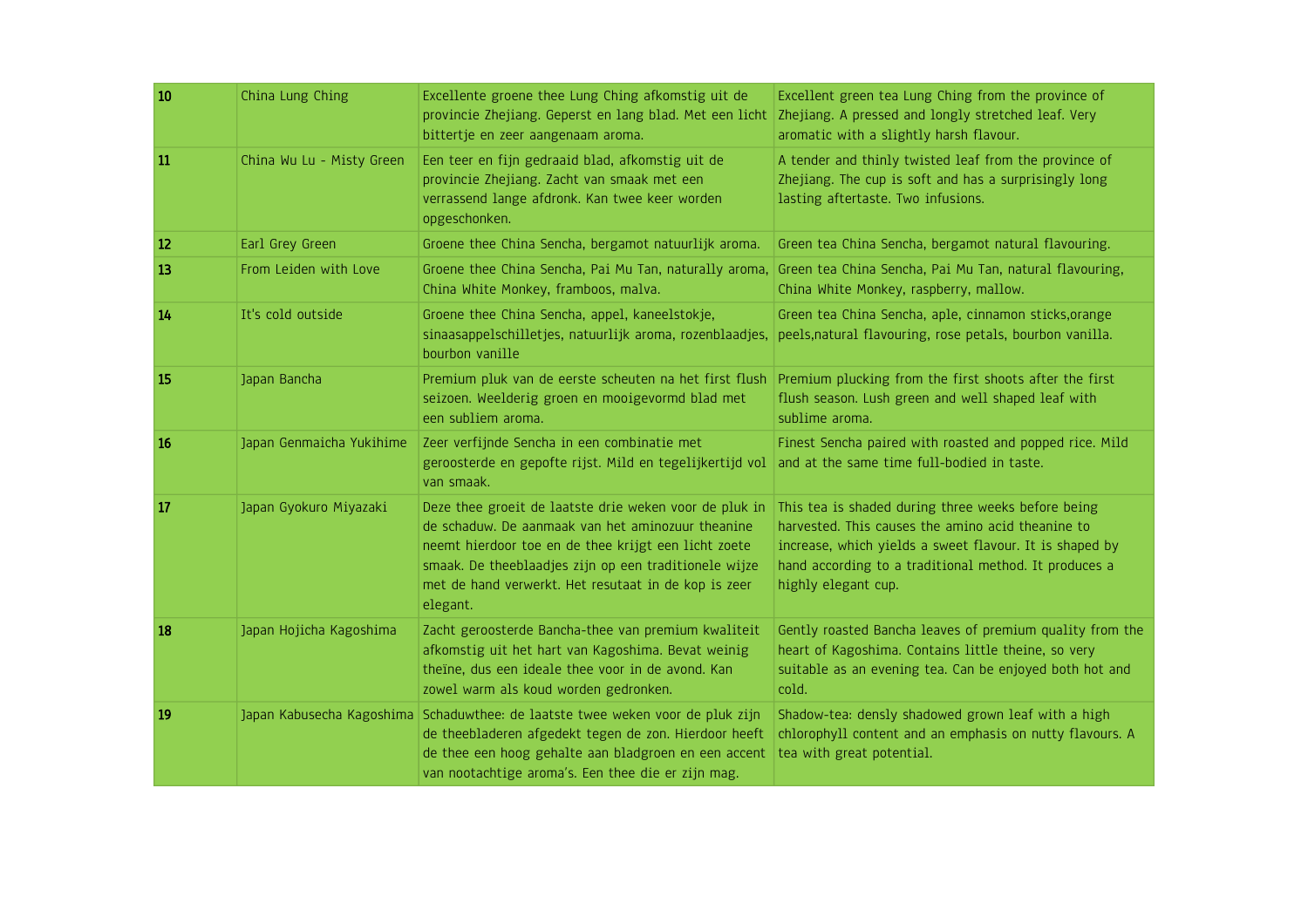| 20 | Japan Kukicha                      | Fijne bladnerven met een pittige smaak, een licht<br>bittertje en een geurig aroma. Kan zowel warm als<br>koud gedronken worden. Theïne-arm.                                                                                 | Fine leaf veins with a spicy and fine-harsh taste and<br>aromatic flavour. Can be enjoyed both hot and cold. Low<br>theine content.                                                                         |
|----|------------------------------------|------------------------------------------------------------------------------------------------------------------------------------------------------------------------------------------------------------------------------|-------------------------------------------------------------------------------------------------------------------------------------------------------------------------------------------------------------|
| 21 |                                    | Japan Matcha-iri Genmaicha Traditionele specialiteit ververvaardigd met fijne<br>Sencha, geroosterde rijst en vers Matcha poeder. Vol<br>van smaak met een licht geroosterd aroma en een<br>intens karakter van groene thee. | Traditional speciality made with fine Sencha, roasted rice<br>as well as fresh Matcha powder. Full-bodied taste with a<br>light roasted flavour and intense green tea character.                            |
| 22 | Japan Sencha Fukuoka               | Zeer aromatische, heerlijk smakende Sencha, goudgeel<br>in de kop. Een verrassend uitgesproken thee.                                                                                                                         | Highly aromatic, beautifully tasting Sencha with a golden<br>yellow cup. A surprisingly well pronounced tea.                                                                                                |
| 23 | Japan Sencha Kakegawa              | Beschrijving volgt.                                                                                                                                                                                                          |                                                                                                                                                                                                             |
| 24 | Japan Shincha Saemidori FF<br>2020 | Beschrijving volgt.                                                                                                                                                                                                          |                                                                                                                                                                                                             |
| 25 | Japan Tamaryokucha                 | Beschrijving volgt.                                                                                                                                                                                                          |                                                                                                                                                                                                             |
| 26 | Japan Tamaryokucha Sanogi          | Beschrijving volgt.                                                                                                                                                                                                          |                                                                                                                                                                                                             |
| 27 | Just the two of us                 | Groene thee China Sencha, China Oolong, natuurlijk<br>aroma, mangostukjes, papaya, rozenblaadjes,<br>goudsbloem, blauwe korenbloem, passiebloemkruid.                                                                        | Green tea China Sencha, China Oolong, natural flavouring,<br>mango pieces, papaya, rose petals, marigold, cornflower<br>blue, passionflower herb.                                                           |
| 28 | Marakesh Nights                    | Groene thee China Gunpowder, pepermunt, natuurlijk<br>aroma.                                                                                                                                                                 | Green tea China Sencha, marigold, natural flavouring,<br>orangepeels, balm, verbena, mandarinecut (2%),<br>passionflower, China Jasmin Dragon Pearls, mango, lime<br>blossoms.                              |
| 29 | <b>Mellow Mandarine</b>            | Groene thee China Sencha, goudsbloem, natuurlijk<br>aroma, citroenschilletjes, melisse, verbena,<br>mandarijnstukjes (2%), passiebloem, China Jasmin<br>Dragon Pearls, mango, lindebloesem.                                  | Green tea China Sencha, marigold, natural flavouring,<br>orangepeels, balm, verbena, mandarinecut (2%),<br>passionflower, China Jasmin Dragon Pearls, mango, lime<br>blossoms.                              |
| 30 | Morning Melody                     | Groene thee China Sencha, witte thee Pai Mu Tan,<br>goudsbloem, natuurlijk aroma, blauwe korenbloem,<br>rozenblaadjes.                                                                                                       | Green tea China Sencha, White tea Pai Mu Tan, marigold,<br>natural flavouring, cornflower blue, rose petals.                                                                                                |
| 31 | Nepal TGFOP1<br>Kanchanangha       | Beschrijving volgt.                                                                                                                                                                                                          |                                                                                                                                                                                                             |
| 32 | Rose kisses Mint                   | Groene thee China Sencha, pepermunt (12%), Green tea<br>China Gunpowder, Witte thee Pai Mu Tan, Groene thee<br>Darjeeling OP, China Jasmin Dragon Pearls,<br>rozenblaadjes (1%), rose peper, natuurlijk aroma.               | Green tea China Sencha, peppermint (12%), Green tea China<br>Gunpowder, white tea Pai Mu Tan, Green tea Darjeeling OP,<br>China Jasmin Dragon Pearls, rose petals (1%), pink pepper,<br>natural flavouring. |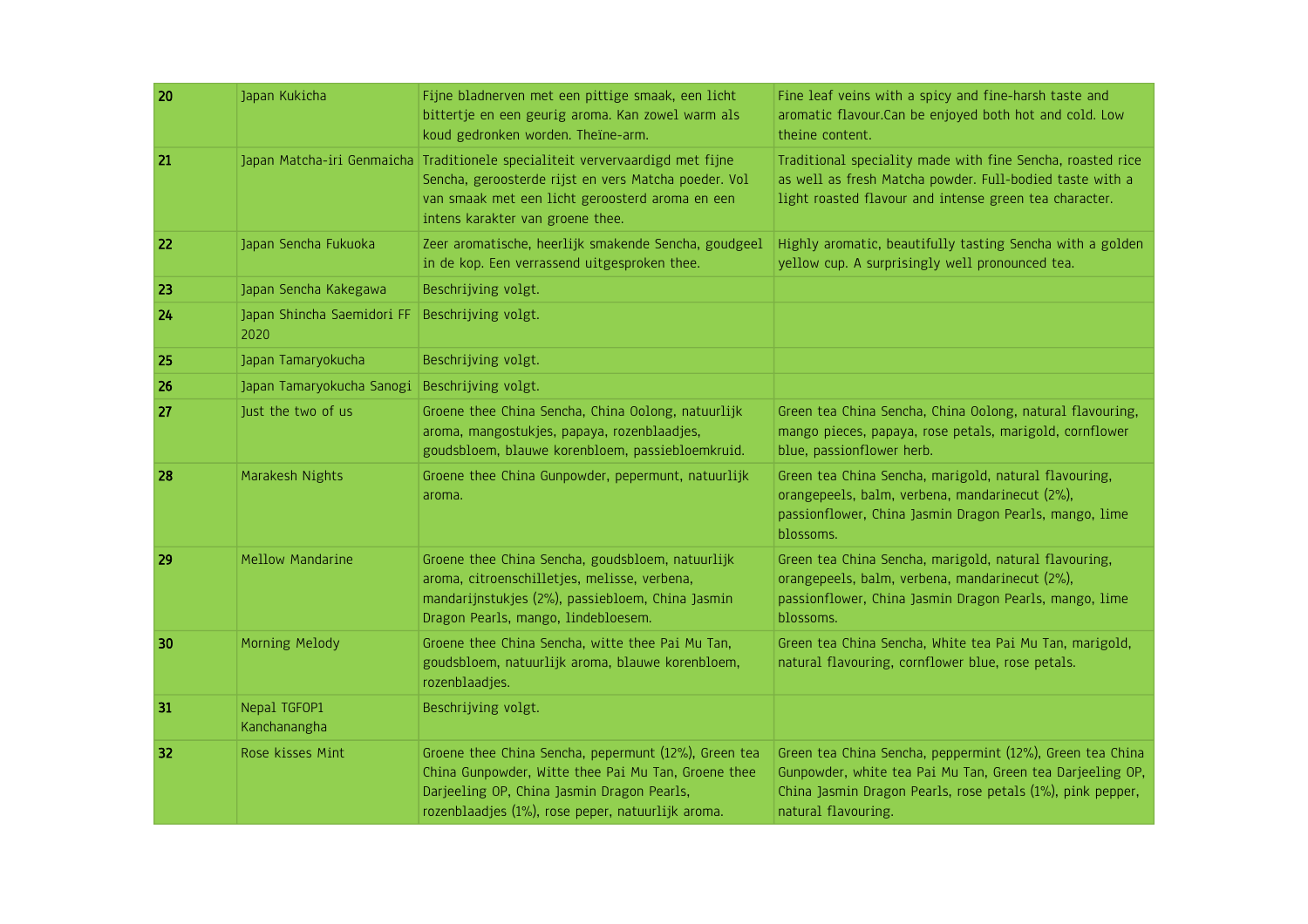| 33 | Smiling Buddha                                 | Groene thee China Sencha, citroengras, gember,<br>natuurlijk aroma, citroenschilletjes.                                                                                                                                                                                                                               | Green tea China Sencha, lemongrass, ginger, natural<br>flavouring, lemon peels.                                                                                                                                                                                                                                  |
|----|------------------------------------------------|-----------------------------------------------------------------------------------------------------------------------------------------------------------------------------------------------------------------------------------------------------------------------------------------------------------------------|------------------------------------------------------------------------------------------------------------------------------------------------------------------------------------------------------------------------------------------------------------------------------------------------------------------|
| 34 | Spicey Inspiration                             | Groene thee China Chun Mee, kaneelstokjes, gember,<br>anijs, citroengras, witte thee Pai Mu Tan, cacao<br>stukjes, kurkuma, zwarte peper, steranijs, roze peper,<br>kruidnagel, witte thee Mao Feng, rozenblaadjes,<br>kardamon, gemalen chili, bourbon vanille, gemalen<br>kaneel, gemalen gember, gemalen kardamon. | Green tea China Chun Mee, cinnamon sticks, ginger, anise,<br>lemongrass, white tea Pai Mu Tan, cacao nibs, curcuma,<br>black pepper, star anise, pink pepper, clove, white tea Mao<br>Feng, rose petals, cardamon, chili powdered, bourbon<br>vanilla, cinnamon powdered, ginger powdered, cardamon<br>powdered. |
| 35 | Stop making Sense                              | Groene thee China Sencha, natuurlijk aroma,<br>sinaasappelschilletjes, goudsbloem, blauwe<br>korenbloem, rozenblaadjes, bourbon vanille.                                                                                                                                                                              | Green tea China Sencha, orange peels, natural flavouring,<br>marigold, cornflower blue, rose petals, bourbon vanilla.                                                                                                                                                                                            |
| 36 | Winter Imperial                                | Beschrijving volgt.                                                                                                                                                                                                                                                                                                   |                                                                                                                                                                                                                                                                                                                  |
| 37 | You are so beautiful                           | Groene thee China Sencha, citroengras, Groene thee<br>China Gunpowder, Groene Putharjora, kattestaart kruid,<br>vlierbes, natuurlijk aroma, Witte thee Mao Feng,<br>berberis wortel, gojibessen, appelbessen, cranberry,<br>goudsbloem, chiazaad, framboos, moerasspirea, laos,<br>tarwegras, acai, guarana.          | Green tea China Sencha, lemongrass, green tea China<br>Gunpowder, Green Putharjhora, amaranth, elder, natural<br>flavouring, white tea Mao Feng, barberry root, goji berry,<br>chokeberries, cranberry, marigold, chia seeds, raspberry,<br>meadowsweet, galangal, acerola, wheatgrass, acai,<br>guarana.        |
| 38 | Matcha Premium***                              | Beschrijving volgt.                                                                                                                                                                                                                                                                                                   |                                                                                                                                                                                                                                                                                                                  |
| 39 | Matcha Cha No Yu<br>(Ceremonial Quality) ***** | Beschrijving volgt.                                                                                                                                                                                                                                                                                                   |                                                                                                                                                                                                                                                                                                                  |
| 40 | Bai Mu Dan Ginger Lemon                        | Witte thee Bai Mu Dan, groene thee China Chun Mee,<br>citroengras, gember (9%), natuurlijk aroma,<br>citroenschilletjes (3%).                                                                                                                                                                                         | White tea Bai Mu Dan, green tea China Chun Mee,<br>lemongrass, ginger (9%), natural flavouring, lemon peels<br>$(3\%)$ .                                                                                                                                                                                         |
| 41 | Bai Mu Dan Vanilla<br>Lavender                 | Witte thee Bai Mu Dan, groene thee China Chun Mee,<br>lavendel (3%), natuurlijk aroma, Bourbon vanille (2%).                                                                                                                                                                                                          | White tea Bai Mu Dan, green tea China Chun Mee, lavender<br>(3%), natural flavouring, Bourbon vanilla (2%).                                                                                                                                                                                                      |
| 42 | China Bai Mu Dan                               | Witte thee Bai Mu Dan met een groen-zacht bruin blad<br>en veel topjes. Bloemig en mild, met een aromatische<br>smaak.                                                                                                                                                                                                | White tea Bai Mu Dan with a green-slightly brown leaf and<br>many dots. Flowery and mild, with an aromatic taste.                                                                                                                                                                                                |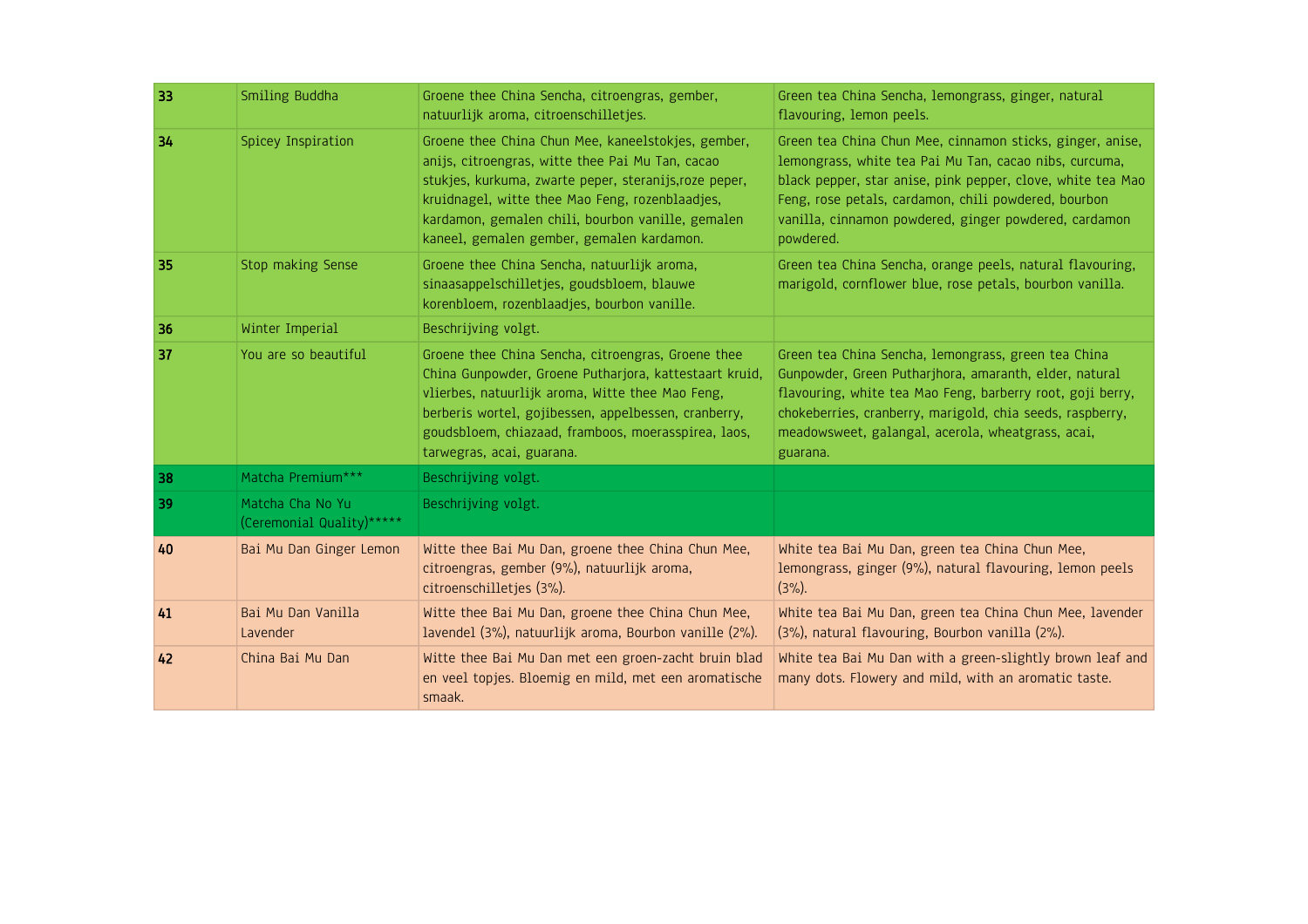| 43 |                                | China Jasmin Dragon Pearls   Koningin onder de jasmijntheeën: alleen de fijnste<br>jonge groene theeblaadjes worden met de hand<br>geoogst en vervolgens gedurende meerdere dagen<br>gearomatiseerd met verse jasmijnbloesems. De<br>bloesems worden dagelijks ververst waardoor de<br>theeblaadjes een intense jasmijngeur aannemen. Tot<br>slot worden de blaadjes met de hand tot zachte<br>balletjes gerold. In de kop prachtig goudgeel van<br>kleur. | Queen of the jasmineteas: only the finest young green tea<br>leaves are harvested by hand and then aromatised with<br>fresh jasmine blossoms for several days. The blossoms are<br>replaced every day so that the leaves take on an intense<br>jasmine scent. The leaves are finally rolled by hand to<br>make soft balls which create a wonderful golden yellow<br>color when infused. |
|----|--------------------------------|------------------------------------------------------------------------------------------------------------------------------------------------------------------------------------------------------------------------------------------------------------------------------------------------------------------------------------------------------------------------------------------------------------------------------------------------------------|-----------------------------------------------------------------------------------------------------------------------------------------------------------------------------------------------------------------------------------------------------------------------------------------------------------------------------------------------------------------------------------------|
| 44 | Chian Yin Zhen - White Bud     | Een exclusieve melange van de fijnste theeknopjes uit<br>de provincies Fuijan en Guanxi. De zachte scheuten van<br>de eerste voorjaarspluk garanderen een ongekend<br>lekkere kop thee, met een fris en zacht karakter.                                                                                                                                                                                                                                    | Exclusive mix of the finest buds of the provinces of Fuijan<br>and Guanxi. These tender shoots of first spring production<br>grant a unique cup of tea, with a mild and brisk character.                                                                                                                                                                                                |
| 45 | <b>Blackberry Tango</b>        | Zwarte Assam thee uit Zuid-India, natuurlijk aroma,<br>aardbei, zwarte bes, rode bes, druif (druivenpitolie),<br>vlier, framboos, braam (1%).                                                                                                                                                                                                                                                                                                              | Black tea Assam - South India, natural flavouring,<br>strawberry, blackcurrant, redcurrant, grape (grape<br>vegetable oil), elderberry, raspberry, blackberry (1%).                                                                                                                                                                                                                     |
| 46 | <b>Blue Earl Grey</b>          | Zwarte Assam thee uit Zuid-India, blauwe korenbloem,<br>bergamot natuurlijk aroma.                                                                                                                                                                                                                                                                                                                                                                         | Black tea Assam South India, blue cornflower, bergamot<br>natural flavouring.                                                                                                                                                                                                                                                                                                           |
| 47 | Ceylon Orange Pekoe<br>Venture | Een voortreffelijke sprankelende en aromatische thee<br>met in de kop een mooie koperkleur.                                                                                                                                                                                                                                                                                                                                                                | An excellent sparkling and aromatic tea, with a cupreous<br>cup.                                                                                                                                                                                                                                                                                                                        |
| 48 | Cha Cha Vanilla                | Zwarte Assam thee uit Zuid-India, natuurlijk aroma,<br>Bourbon vanille (2%).                                                                                                                                                                                                                                                                                                                                                                               | Black tea Assam- South India, natural flavouring, Bourbon<br>vanilla (2%).                                                                                                                                                                                                                                                                                                              |
| 49 | Chai                           | Zwarte Assam - Zuid-India, kaneelstokje, venkel,<br>gember, anijs, roze grasanjer, gemalen kardamon.                                                                                                                                                                                                                                                                                                                                                       | Black tea Assam - South India, cinnamon, fennel, ginger,<br>anise, pink dianthus, cardamom powder.                                                                                                                                                                                                                                                                                      |
| 50 | China Black Moonlight          | Een unieke thee, vervaardigd van de blaadjes van 300<br>tot 500 jaar oude in het wild groeiende theebomen.<br>Uit het hart van de provincie Yunnan.                                                                                                                                                                                                                                                                                                        | A unique tea, made from the leaves of 300 to 500 years<br>old wild tea treas. From the heart of the Yunnan province.                                                                                                                                                                                                                                                                    |
| 51 | China Golden Yunnan GFOP       | Topkwaliteit - Golden Flowery Orange Pekoe. Een<br>traditioneel vervaardigd gelijkmatig blad, zacht in de<br>kop en met een typerende aromatische smaak.                                                                                                                                                                                                                                                                                                   | Prime quality - Golden Flowery Orange Pekoe. A<br>traditionally-made even leaf, with a soft cup and typical<br>aromatic flavour.                                                                                                                                                                                                                                                        |
| 52 | China Keemun Mao Feng          | Een traditioneel vervaardigde Keemun met een<br>onmiskenbaar karakter, zacht en tegelijkertijd vol van<br>smaak.                                                                                                                                                                                                                                                                                                                                           | A traditionally made Keemun of unmistakable character,<br>with a soft and full-bodied cup.                                                                                                                                                                                                                                                                                              |
| 53 | China Lapsang Souchong         | Een stevige zwarte thee die boven speciaal houtvuur<br>wordt gedroogd en zo zijn rooksmaak krijgt.                                                                                                                                                                                                                                                                                                                                                         | A course black tea that obtains its smoky flavour from the<br>steam of special woods.                                                                                                                                                                                                                                                                                                   |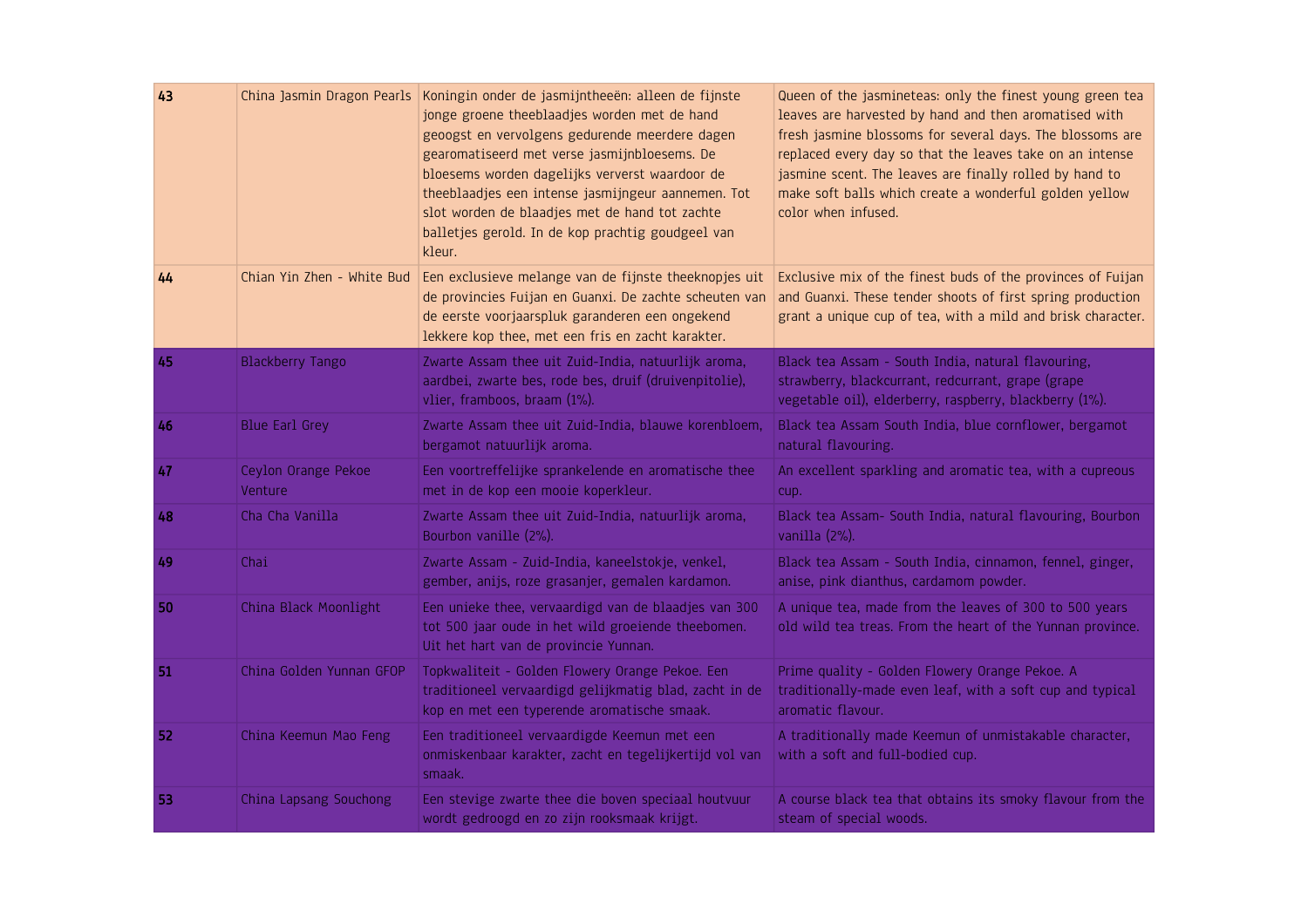| 54 | English Breakfast Broken                         | Een melange van verschillende Assam en Ceylon<br>theeën. Goudkleurig en een zeer aromatische smaak.                                                                                                                                         | A blend of several organic Assam and Ceylon teas. Golden<br>infusion and a very aromatic taste.                                                                                                    |
|----|--------------------------------------------------|---------------------------------------------------------------------------------------------------------------------------------------------------------------------------------------------------------------------------------------------|----------------------------------------------------------------------------------------------------------------------------------------------------------------------------------------------------|
| 55 | India Assam SF SFTGFOP1<br>Tonganagaon           | Een langwerpig bruin blad vermengd met gouden tips,<br>en in de kop een aansprekende koperkleur. Het aroma<br>is levendig, fris en met een lichte moutsmaak in de<br>afdronk.                                                               | The long brownish leaf crossed with golden tips produces<br>an appealing copper-coloured cup. The aroma is tangy,<br>fresh and has a pleasant and lingering malty aftertaste.                      |
| 56 | India Darjeeling 2021 FF<br>SFTGFOP1 Bannockburn | Beschrijving volgt.                                                                                                                                                                                                                         |                                                                                                                                                                                                    |
| 57 | Steinthal                                        | India Darjeeling FF FTGFOP1 Zeer aromatische Darjeeling Steinthal van de eerste<br>pluk met een volle smaak en zorgvuldig bewerkt blad.                                                                                                     | Highly aromatic Darjeeling First Flush Steinthal with a<br>full cup and carefully processed leaves.                                                                                                |
| 58 | Lady Grey Deluxe                                 | Zwarte Assam thee uit Zuid-India, zwarte thee Assam<br>OP, citroengras, zwarte thee Pi Lo Chun Longkou,<br>bergamot natuurlijk aroma, sinaasappelschilletjes,<br>citroenschilletjes, blauwe korenbloem, rozenblaadjes.                      | Black tea Assam - South India, black tea Assam OP, lemon<br>grass, black tea China Pi Lo Chun Longkou, bergamot<br>natural flavouring, orange peels, lemon peels, cornflower<br>blue, rose petals. |
| 59 | Nepal SF SFTGFOP Jun<br>Chiyabari                | Deze prachtige thee combineert de karakteristieke<br>kenmerken van een Himalaya-thee met lichte nuances<br>van een oolong.                                                                                                                  | This wonderful tea combines the typical features of an<br>Himalayan tea with slight nuances of an oolong.                                                                                          |
| 60 | Russian Earl Grey                                | Zwarte Assam thee uit Zuid-India, bergamot natuurlijk<br>aroma, goudsbloem, blauwe korenbloem.                                                                                                                                              | Black tea Assam - South India, bergamot natural<br>flavouring, marigold, cornflower blue.                                                                                                          |
| 61 | Tjik Tjok                                        | Zwarte Assam thee uit Zuid-India, appelstukjes,<br>natuurlijk aroma, cocaodopjes (4%), stukjes cacao (4%).                                                                                                                                  | Black tea Assam - South India, apple pieces, natural<br>flavour, cocao shells (4%), cocao nibs (4%).                                                                                               |
| 62 | Tropical Fruit Treassure                         | Zwarte Assam thee - Zuid-India, witte thee Pai Mu Tan,<br>groene thee Darjeeling OP, natuurlijk aroma, papaya,<br>mangostukjes, goudsbloem, appelbes, blauwe<br>korenbloem.                                                                 | Black tea Assam - South India, White tea Pai Mu Tan,<br>Green tea Darjeeling OP, natural flavouring, papaya,<br>mangopieces, marigold, chokeberrie, cornflower blue.                               |
| 63 | Winterlove                                       | Beschrijving volgt.                                                                                                                                                                                                                         |                                                                                                                                                                                                    |
| 64 | China High Grade King of<br>Pu Erh               | Rode thee met een zeer sterke aardse smaak en<br>donkere kleur, "post-gefermenteerd".                                                                                                                                                       | Red tea with a very strong and earthy taste and a dark<br>cup, "post-fermented".                                                                                                                   |
| 65 | China Anxi Tie Guan Yin                          | Deze Oolong is afkomstig uit het hart van Anxi in de<br>provincie Fuijan. Een traditioneel gerold donkergroen<br>blad. In de kop een zachtfluwelen, uitgesproken aroma<br>met een lange nasmaak. Kan meerdere keren worden<br>opgeschonken. | An Oolong from the heart of the province of Fuijan, Anxi.<br>Traditionally rolled deep-green leaves. Enjoy its velvety,<br>long-lasting and distinctive flavour. Multiple infusions.               |
| 66 | China Milky Oolong                               | Oolong Tie Guan Yin, natuurlijk aroma (lactose)                                                                                                                                                                                             | Oolong Tie Guan Yin, natural flavour (lactose)                                                                                                                                                     |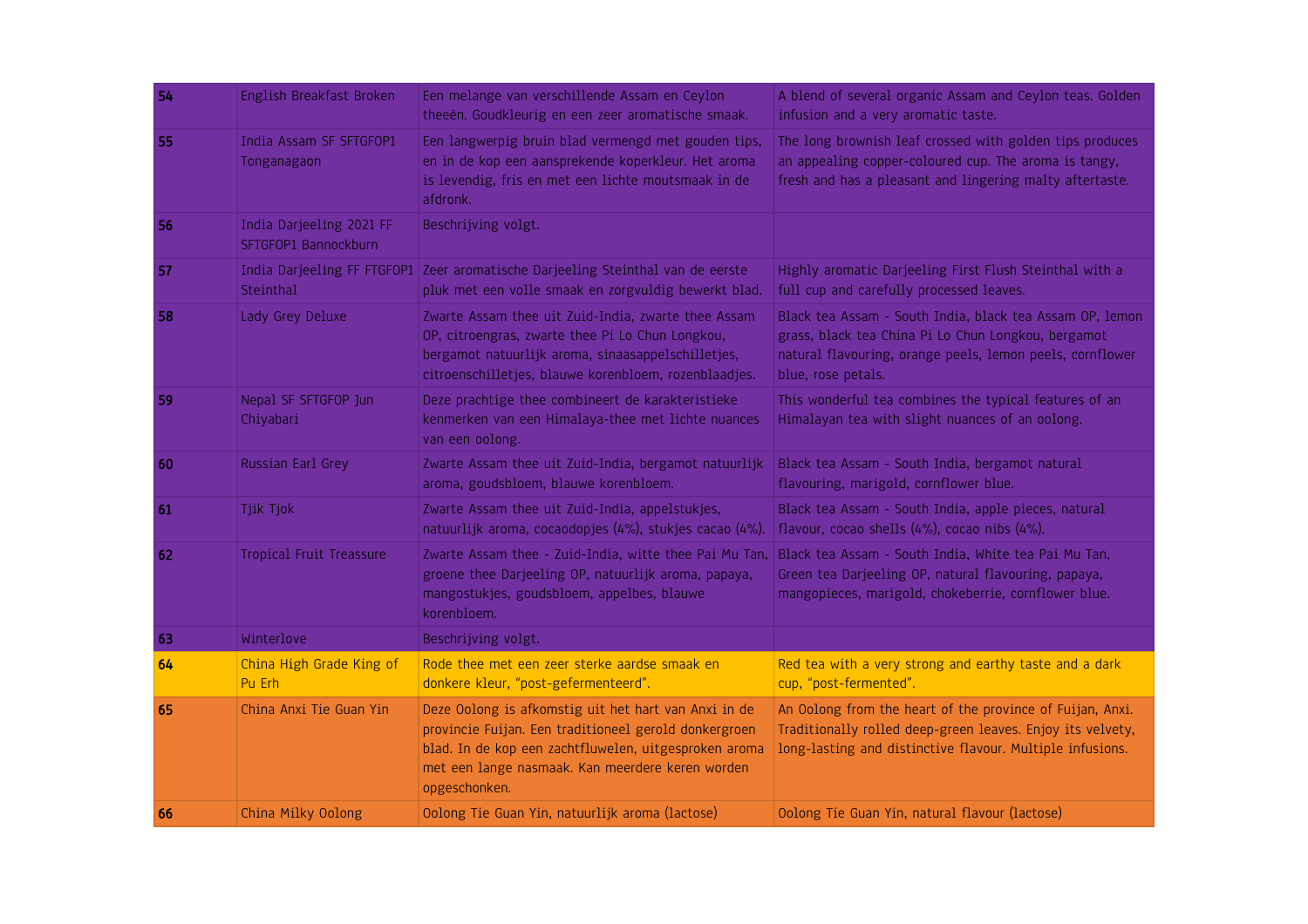| 67 | Chian Oolong Shui Xian   | Oolong-specialiteit met een gelijkmatig gerold blad.<br>Een lichtgele kleur en een milde bloemrijke smaak.                                                                                                 | China Oolong specialty with an even rolled leaf. A pale<br>yellow cup with a mild flowery taste.                                                                                                 |
|----|--------------------------|------------------------------------------------------------------------------------------------------------------------------------------------------------------------------------------------------------|--------------------------------------------------------------------------------------------------------------------------------------------------------------------------------------------------|
| 68 | China Pouchong           | Donkergroene Oolong met een opengedraaid blad en<br>een uitgesproken umami karakter. Kan twee keer<br>worden opgeschonken.                                                                                 | Dark green, unraveled Oolong leaf with pronounced umami<br>character. Two infusions.                                                                                                             |
| 69 | Nepal Oolong             | Een perfect bewerkte oolong thee uit de hooglanden<br>van de Himalaya. Met zijn complexe palet aan aroma's<br>is dit een prachtige thee voor liefhebbers en kenners.<br>Kan twee keer worden opgeschonken. | A perfectly crafted oolong tea produced in the heights of<br>the Himalayas. With is complex range of flavours it offers<br>something special to the true tea connoisseurs. Two<br>infusions.     |
| 70 | <b>Brrrr</b>             | Appel, hibiscus, rozenbottel, mandarijnschilletjes,<br>kaneelstokje, gember, natuurlijk aroma, kardamon,<br>zwarte peper, kruidnagel, rozenblaadjes, WALNOOT,<br>gepofte mais.                             | Apple, hibiscus, rose hip, tangarine peels, cinnamon sticks,<br>ginger, natural flavouring, cardamon, black pepper, clove,<br>rose petals, WALNUT, popcorn.                                      |
| 71 | Coup Soleil              | Appel, hibiscus, citroengras, Rooibos Narural, druif<br>(druivenpitolie), rozenbottel, natuurlijk aroma,<br>goudsbloem, granaatappel, mango, rozenblaadjes.<br>(biologisch)                                | Apple, hibiscus, lemongrass, Rooibos natural, grape (grape,<br>vegetable oil), rose hip, mango, natural flavouring,<br>marigold, pomegranate, mango, rose                                        |
| 72 | Elderberry suits Vanilla | Appel, hibiscus, rozenbottel, natuurlijk aroma, vlierbes<br>(3%), blauwe korenbloem, bourbon vanille (1%).                                                                                                 | Apple, hibiscus, rosehip, natural flavouring, elderberry<br>(3%), cornflower blue, bourbon vanilla (1%).                                                                                         |
| 73 | Give Peach a Chance      | Appel, rooibos, druif (druif, druivenpitolie), peen,<br>cranberry, citroengras, groene munt, rozenbottel,<br>rozenblaadjes, natuurlijk aroma, goudsbloem, hibiscus,<br>perzik (2%), roze peper.            | Apple, rooibos natural, grape (grape, grapeseed oil), carrot,<br>cranberry, lemongrass, spearmint, rose hip, rose petals,<br>natural flavouring, marigold, hibiscus, peach (2%), pink<br>pepper. |
| 74 | Let's Dance              | Appel, Rooibos natural, banaan (banaan, kokosolie,<br>rietsuiker, honing), natuurlijk aroma, cacaoschaal,<br>aardbei, popcorn, braam, Bourbon vanille.                                                     | Apple, Rooibos natural, banana (banana, coconut oil, cane<br>sugar, honey), natural flavouring, cacaopeels, strawberry,<br>popcorn, raspberry, Bourbon vanilla.                                  |
| 75 | <b>Precious Moments</b>  | Appel, citroengras, verbena, goudsbloem, citroenmirte.                                                                                                                                                     | Apple, lemongrass, verbena, marigold, lemon myrtle.                                                                                                                                              |
| 76 | <b>Sunny Kiss</b>        | Druif (druivenpitolie), dadel (dadel, fijngemalen), vijg<br>(fijngemalen), natuurlijk aroma, goudbes,<br>sinaasappelschilletjes, mango, goudsbloem.                                                        | Grape (grape, vegetable oil), date (date, rice flour), fig<br>(fig, rice flour), natural flavouring, physalis, orange peels,<br>mango, marigold.                                                 |
| 77 | <b>Winter's Finest</b>   | Appel, hibiscus, druif (druivenpitolie),<br>sinaasappelschilletjes, rozenbottel, kaneelstokje,<br>natuurlijk aroma, kruidnagel, zwarte peper.                                                              | Apple, hibiscus, grape, (grape, vegetable oil), orange peels,<br>rose hip, cinnamon sticks, natural flavour, clove, black<br>pepper.                                                             |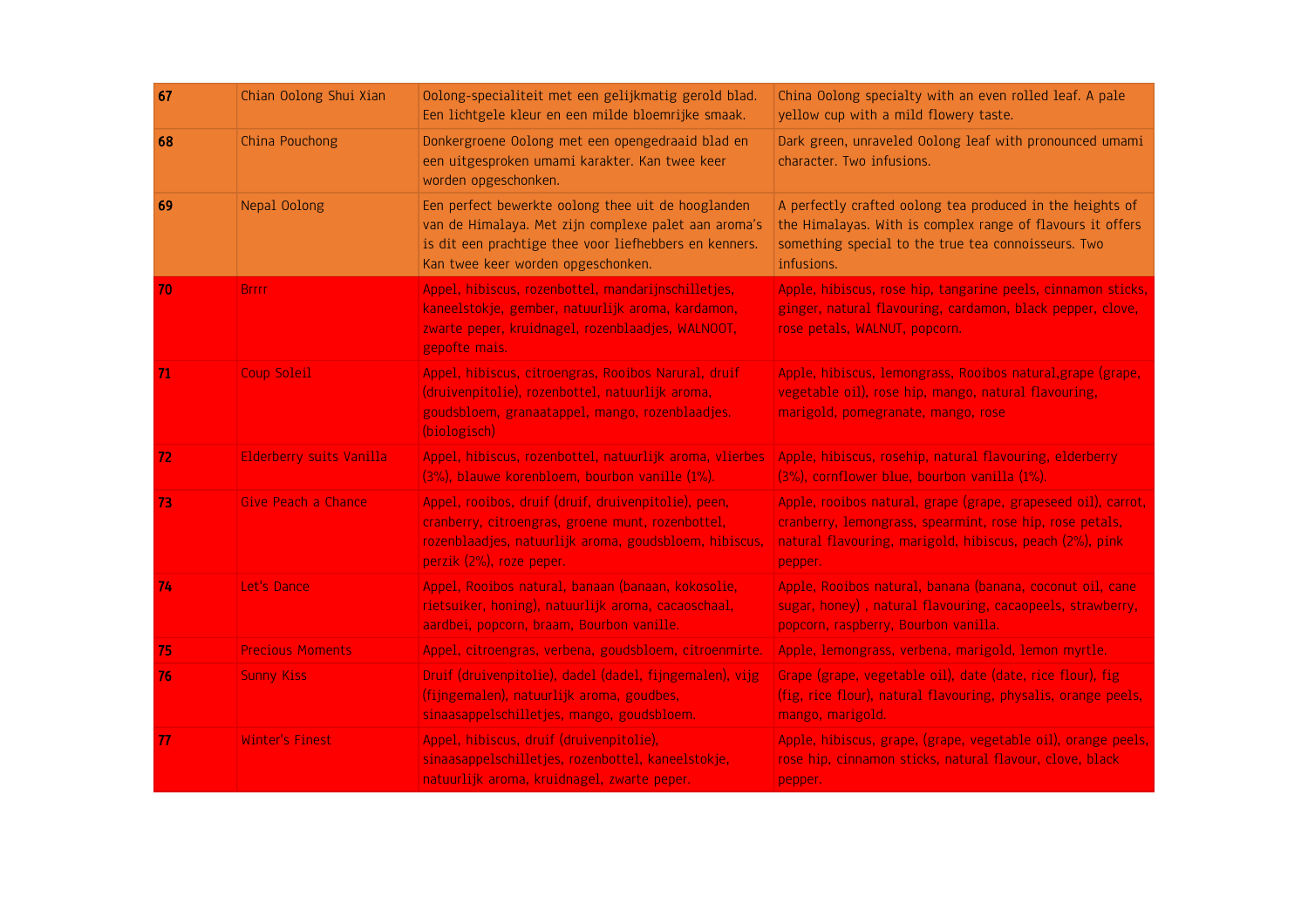| 78 | Amour Provence                        | Citroengras, kaneelstokje, verbena, rozemarijn, tijm,<br>olijfblaadjes, natuurlijk aroma, lavendel,<br>lindebloesem.                                                                                                   | Lemongrass, cinnamon sticks, verbena, rosemary, thyme,<br>olive leaves, natural flavouring, lavender, lime blossoms.                                                                                             |
|----|---------------------------------------|------------------------------------------------------------------------------------------------------------------------------------------------------------------------------------------------------------------------|------------------------------------------------------------------------------------------------------------------------------------------------------------------------------------------------------------------|
| 79 | Beat It                               | Kaneelstokje, venkel, gember, sinaasappelschil, anijs,<br>zoethoutwortel, cacaoboon, kruidnagel, heilige<br>basilicum, paardenbloem, ananas.                                                                           | Cinnamon sticks, fennel, ginger, orange peels, anise,<br>licorice root, cacao nibs, cloves, tulsi, dandelion,<br>pineapple.                                                                                      |
| 80 | Camomile Blossoms -<br>Kamillebloesem | Kamillebloesem                                                                                                                                                                                                         | Comomile Blossoms                                                                                                                                                                                                |
| 81 | Chai Herbal Blend                     | Venkel, anijs, zoethoutwortel, gember, kaneelstokje,<br>kruidnagel, kardemom.                                                                                                                                          | Fennel, anise, licorice root, ginger, cinnamon sticks, clove,<br>cardamom.                                                                                                                                       |
| 82 | Delightful Fasting                    | Groene thee China Chun Mee, groene mate, gember,<br>brandnetel, natuurlijk aroma, Witte Thee Pai Mu Tan,<br>Groene thee Darjeeling OP, China Oolong,<br>paardenbloem, groene Rooibos, braamblaadjes,<br>rozenblaadjes. | Green Tea China Chun Mee, mate green, ginger, nettle,<br>natural flavouring, White Tea Pai Mu Tan, Green Tea<br>Darjeeling OP, China Oolong, tulsi, dandelion, Green<br>Rooibos, blackberry leaves, rose petals. |
| 83 | D Tox                                 | Dadel (dadel, rijstebloem) (45%), citroengras, Groene<br>thee China Sencha, brandnetel, Mate groen, natuurlijk<br>aroma, goudsbloem, cacaoschilfers, citroenschilletjes.                                               | Date (date, rice flour) (45%), lemon grass, green tea China<br>Sencha, nettle, mate green, natural flavouring, marigold,<br>cacao nibs (4%), lemon peels.                                                        |
| 84 | <b>Evening Herbals</b>                | Appel, verbena, natuurlijk aroma,<br>sinaasappelschilletjes, hopblaadjes, heilige basilicum,<br>goudsbloem, vrouwenmantelkruid, valeriaan,<br>bonenkruid.                                                              | Apple, verbena, balm, natural flavouring, orange peels, hop<br>petals, tulsi, marigold, lady's mantle herb, valerian,<br>savory.                                                                                 |
| 85 | Fill 'm up                            | Venkel, anijs, kummel, melis.                                                                                                                                                                                          | Fennel, anise, caraway, balm.                                                                                                                                                                                    |
| 86 | Good Mornin'                          | Appel, braamblaadjes, rozenbottel, melisse, peen,<br>natuurlijk aroma, verbena, vlierstruik, gewone vlier,<br>citroenmirte, berberiswortel, kamille, zuring,<br>rozenblaadjes, moerasspirea, malva.                    | Apple, blackberry leaves, rose hip, balm, carrot, natural<br>flavouring, verbena leaves, elderberry, elder, lemon<br>myrthle, barberry root, camomile, sorrel, rose petals,<br>meadowsweet, mallow.              |
| 87 | Green Mint - Groene Munt              | Groene munt                                                                                                                                                                                                            | Green mint                                                                                                                                                                                                       |
| 88 | <b>Internal Peace</b>                 | Groene munt, kaneelstokje, gember, hibiscus,<br>zoethoutwortel, sinaaslappelschilletjes, kamille,<br>kruidnagel, roze peper, kardamon.                                                                                 | Spearmint, cinnamon peaces, ginger, hibiscus, licorice<br>root, orange peels, camomille, cloves, pink pepper,<br>cardamon.                                                                                       |
| 89 | Lemons Freshens up Ginger             | Olijfblaadjes, appel, citroengras (21%), gember (12%),<br>natuurlijk aroma, melis, citroenschilletjes (3%).                                                                                                            | Olive leaves, apple, lemongrass (21%), ginger (12%),<br>natural flavouring, balm, lemon peels (3%).                                                                                                              |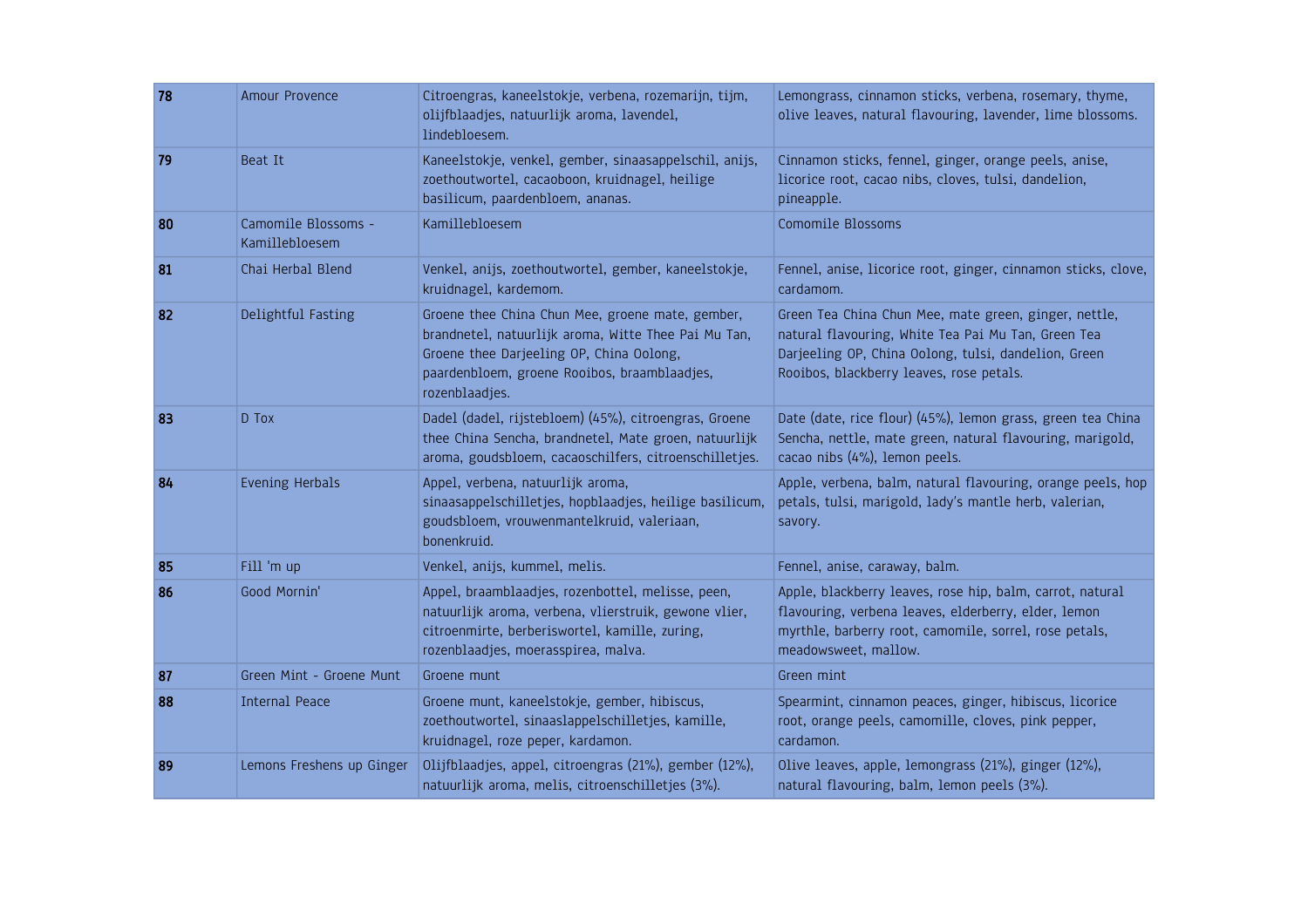| 90  | Live is Life         | Rooibos, appel, rozenbottel, citroengras, venkel, zwarte<br>peper.                                                                                                                                                              | Rooibos natural, apple, rose hip, ginger, lemongrass,<br>fennel, black pepper                                                                                                                                      |
|-----|----------------------|---------------------------------------------------------------------------------------------------------------------------------------------------------------------------------------------------------------------------------|--------------------------------------------------------------------------------------------------------------------------------------------------------------------------------------------------------------------|
| 91  | Meditation           | Appel, citroengras, rozenbottel, kamille, heilige<br>basilicum, goudsbloem, zwarte peper, pepermunt,<br>lavendel, droogbloem, kardemon, valeriaan.                                                                              | Apple, lemongrass, rose hip, camomile, tulsi, marigold,<br>black pepper, peppermint, lavender, cudweed, cardamon,<br>valerian.                                                                                     |
| 92  | Nettle - Brandnetel  | <b>Brandnetel</b>                                                                                                                                                                                                               | Nettle                                                                                                                                                                                                             |
| 93  | Nice Dreams          | Dadel (fijngemalen dadel), appel, melisse,<br>braamblaadjes, kamille, peen, venkel,<br>citroenschilletjes, verbena, natuurlijk aroma,<br>duizendblad, hop bloemblaadjes, St. Janskruid, perzik,<br>lavendel, blauwe korenbloem. | Date (date, rice flour), apple, balm, rasberry leaves,<br>camomille, carrot, fennel, lemon peels, verbena leaves,<br>natural flavouring, yarrow, hop petals, St- Johns- wort,<br>peach, lavender, cornflower blue. |
| 94  | Such a Perfect Day   | Dadel (fijngemalen dadel), verbena, venkel, kamille,<br>citroenschilletjes, sinaasappelschil, citroenmirte,<br>bourbon vanille.                                                                                                 | Date (date, rice flour), verbena, fennel, camomilla, lemon<br>peels, orange peels, verbena leaves, natural flavouring,<br>lemon myrthle, bourbon vanilla.                                                          |
| 95  | Summer Romance       | Citroengras, appel, gember, kamille, zwarte peper,<br>kaneelstokje, rozenblaadjes, blauwe korenbloem,<br>abrikoos.                                                                                                              | Lemongrass, apple, ginger, camomille, black pepper,<br>cinnamon sticks, rose petals, cornflower blue, apricot.                                                                                                     |
| 96  | Thinking of you      | Appel, melis, lindebloesem, vlierbes, blauwe<br>korenbloem, vrouwenmantelkruid, tijm,<br>duizendguldenkruid, zonnehoed, salie.                                                                                                  | Apple, balm, lime blossoms, elderberry, cornflower blue,<br>lady's mantle herb, thyme, centaury, purple coneflower,<br>sage.                                                                                       |
| 97  | Women's Power        | Appel, braamblaadjes, Rooibos, gember, kaneelstokje,<br>zwarte peper, sinaasappelschilletjes, kamille,<br>kruidnagel, kardamon.                                                                                                 | Apple, blackberry leaves, Rooibos Natural, ginger,<br>cinnamon sticks, black pepper, orange peels, camomile,<br>clove, cardamon.                                                                                   |
| 98  | Apples love Cinnamon | Rooibos, appel (21%), kaneelstokjes (6%), venkel,<br>natuurlijk aroma, kruidnagel, zoethout.                                                                                                                                    | Rooibos Natural, apple (21%), cinnamon sticks (6%), fennel,<br>natural flavouring, clove, licorice root.                                                                                                           |
| 99  | Euphoria             | Rooibos, citroengras, cacaostukjes, appel, brandnetel,<br>sinaasappelschilletjes, natuurlijk aroma, roze peper,<br>groene mate, kardemom, verbena, rozenblaadjes                                                                | Rooibos natural, lemongrass, cacao nibs, apple, nettle,<br>orange peels, natural flavouring, pink pepper, mate green,<br>cardamom, verbena, rose petals                                                            |
| 100 | Just in a good Mood  | Rooibos, sinaasappelschilletjes, natuurlijk aroma,<br>banaan (banaan, kokosnootolie, rietsuiker, honing),<br>goudsbloem, rozenblaadjes, blauwe korenbloem,<br>abrikoos.                                                         | Rooibos Natural, orange peels, natural flavouring, banana<br>(banana, coconut oil, cane sugar, honey), marigold, rose<br>petals, cornflower blue, apricot.                                                         |
| 101 | Kalahari             | Rooibos, citroengras, sinaasappelschilletjes, natuurlijk<br>aroma, blauwe korenbloem.                                                                                                                                           | Rooibos Natural, lemongrass, orange peels, natural<br>flavouring, cornflower blue.                                                                                                                                 |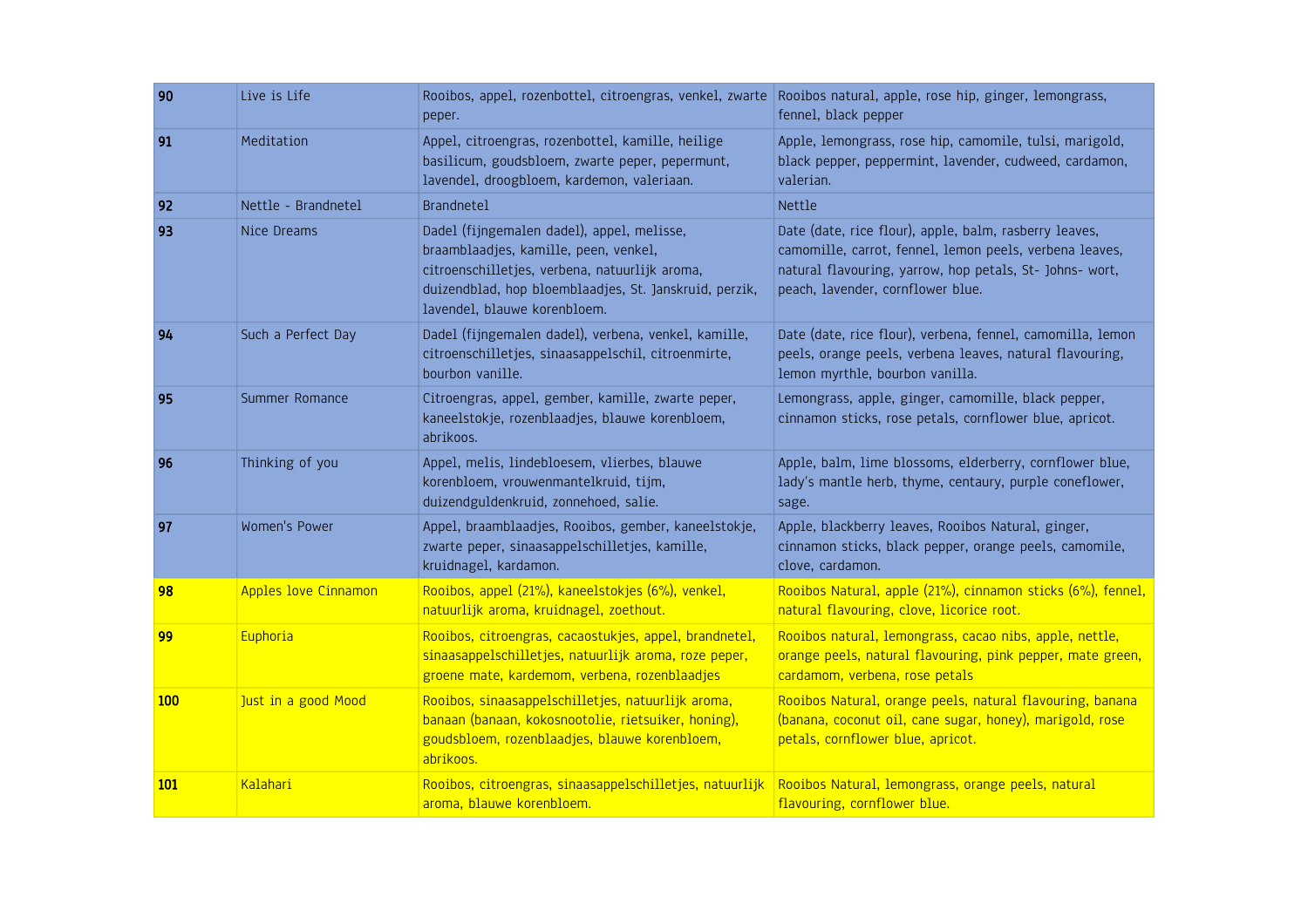| 102        | Rooibos Natural       | Rooibos                                                                                                                                                                                                                                                                                                                                                                                     | Rooibos                                                                                                                                                                                                                                                                                                                                                                    |
|------------|-----------------------|---------------------------------------------------------------------------------------------------------------------------------------------------------------------------------------------------------------------------------------------------------------------------------------------------------------------------------------------------------------------------------------------|----------------------------------------------------------------------------------------------------------------------------------------------------------------------------------------------------------------------------------------------------------------------------------------------------------------------------------------------------------------------------|
| 103        | Slim with Rooibos     | Rooibos (44%), mate groen, citroengras, Groene Thee<br>China Sencha (11%), Witte Thee Pai Mu Tan (9%),<br>natuurlijk aroma, blauwe korenbloem, perzik, gojibes,<br>olijfblaadjes.                                                                                                                                                                                                           | Rooibos Natural (44%), mate green, lemongrass, Green Tea<br>China Sencha (11%), White Tea Pai Mu Tan (9%), natural<br>flavouring, cornflower blue, peach, gojiberry, olive leaves.                                                                                                                                                                                         |
| 104        | <b>Summer Miracle</b> | Rooibos Natuur, bramenblaadjes, druif (druif,<br>plantaardige olie), Groene Rooibos, natuurlijk aroma,<br>goudsbloem, sinaasappelschilletjes, aardbei, blauwe<br>korenbloem.                                                                                                                                                                                                                | Rooibos Natural, blackberry leaves, grape (grape, vegetable<br>oil), Green Rooibos, natural flavouring, marigold, orange<br>peels, strawberry, cornflower blue.                                                                                                                                                                                                            |
| <b>105</b> | With a Vanilla Touch  | Rooibos, natuurlijk aroma, bourbon vanille (2%).                                                                                                                                                                                                                                                                                                                                            | Rooibos Natural, natural flavouring, bourbon vanilla (2%).                                                                                                                                                                                                                                                                                                                 |
| 106        | Lapacho Lemon         | Lapacho (64%), rooibos Super Grade, citroengras (12%),<br>natuurlijk aroma, citroenschilletjes (4%).                                                                                                                                                                                                                                                                                        | Lapacho (64%), rooibos Super Grade, lemongrass (12%),<br>natural flavouring, lemon peels (4%).                                                                                                                                                                                                                                                                             |
| 107        | Lapacho Natural       | Lapacho (100%). De Inca's kenden al de kalmerende<br>effecten van de schors van de Lapacho-boom.<br>Gedronken als infusie is Lapacho-thee een ideale drank<br>na een drukke dag. Een licht bittertje en de wat aardse<br>smaak verraden een hoge concentratie van belangrijke<br>mineralen.                                                                                                 | Lapacho (100%). The Incas already knew of the calming<br>effects of the bark of the Lapacho-tree. As an infusion<br>Lapacho-tea is an ideal drink after a stressful day. Its<br>slightly bitter and earthy taste indicates a high<br>concentration of important minerals.                                                                                                  |
| 108        | Lapacho Orange        | Lapacho (73%), hibiscus, natuurlijk aroma,<br>sinaasappelschilletjes, (5%), rozenbottel, gember,<br>stukjes sinaasappel (3%).<br>Ingredients:                                                                                                                                                                                                                                               | Lapacho (73%), hibiscus, natural flavouring, orange peels<br>(5%), rose hips, ginger, orange pieces (3%).                                                                                                                                                                                                                                                                  |
| 109        | Mate Amazonian Pearl  | Mate groen, ananas (ananas, suiker), mango (mango,<br>suiker) citroenschilletjes, natuurlijk aroma, gele<br>goudsbloemblaadjes.                                                                                                                                                                                                                                                             | Mate green, pineapple (pineapple, sugar), mango (mango,<br>sugar), lemon peels, natural flavouring, yellow marigold<br>petals.                                                                                                                                                                                                                                             |
| 110        | Mate Natural          | Mate groen (100%). In Zuid-Amerika wordt mate door<br>jong en oud gedronken, op elk moment van de dag en<br>bij elke gelegenheid. Door zijn hoge caffeïnegehalte<br>heeft de drank een behoorlijk stimulerende werking.<br>Daarnaast remt mate ook het hongergevoel af;<br>interessant dus wanneer je wil afvallen. Ook heerlijk<br>om koud te drinken, eventueel gecombineerd met<br>munt. | Mate green (100%). In South America, mate has always<br>been everyone's drink, enjoyed round the clock and on any<br>occasion. Because of its high caffeine content, mate is<br>immensely stimulating, It also has a restraining influence<br>on appetite which makes it interesting during fasting.<br>Also an ideal refreshing drink, which may be refined with<br>mint. |